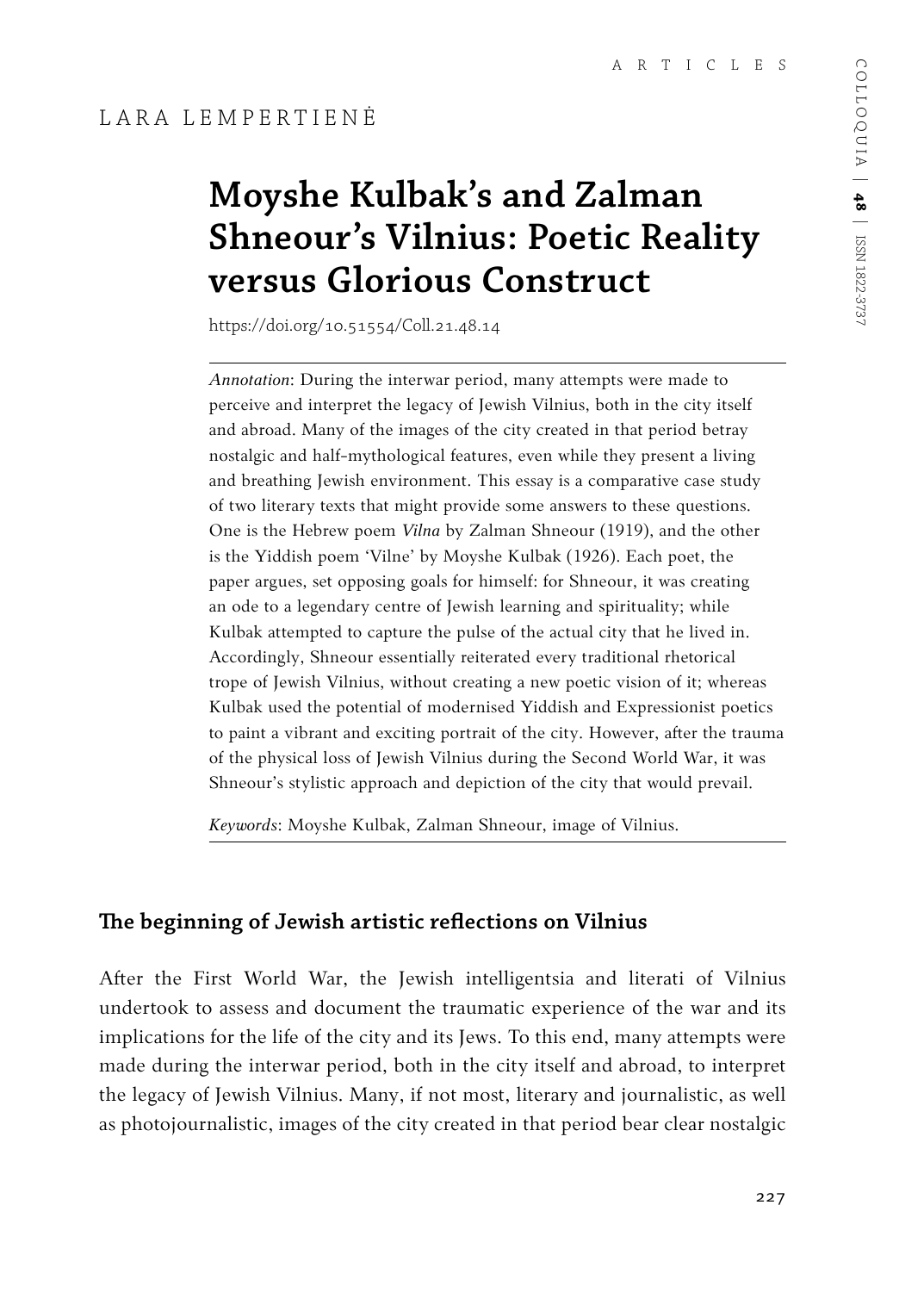COLLOQUIA | COLLOQUIA | 48

and half-mythological features, while presenting the living and breathing Jewish environment, as if the latter was *Vilna shel mata* (material Vilnius), and the former *Vilna shel mala* (celestial Vilnius). By the former, I mean, of course, the master trope of Vilna as 'the Jerusalem of Lithuania'.

Jewish literati, whether consciously or not, differentiated between the appearance of the city and its Jewish image. When describing its appearance, they chose more or less the same landscape and urban landmarks as their non-Jewish counterparts: gardens, hills, monasteries, the castle tower; and even the inevitable 'maze of narrow streets' of the old city were not always identified as the streets of the Jewish quarter. But when speaking about the image of Vilnius, most of them shifted into the ideology of 'Jerusalem of Lithuania', and the same cityscape began to project a different message. A prime example of this dichotomy can be found in the 1925 picture book and anthology 'Jewish Vilnius in Word and Image'. In his foreword to this lavish volume, 'Our Contemporary Live Vilnius', Moshe Shalit opens with the trope of 'Jerusalem of Lithuania', setting up the paradox of looking at the living 'contemporary' Vilnius through the lens of legend.<sup>1</sup> Many poetic texts included in this volume present a similar perspective, like the poem 'Vilne' by Sore Reyzen:

Your narrow and bent streets With their dangerously unsafe pavements And their small old houses Tell the tales of the past:

Of the Jewish ghetto And of what we have suffered During the long and grievous exile ...<sup>2</sup>

### **Two poets, two cities of Vilnius**

Nowhere can the clash between image and reality be seen more clearly than in the two central 'Vilna texts' of the interwar period. One is the Hebrew poem

<sup>1</sup> Moritz Grossman, ed., *Yidishe Vilne in vort un bild*, Vilnius: Hirsh Mats publishing, p. 5.

<sup>2</sup> Ibid., p. 22. Unless otherwise stated, all translations are mine.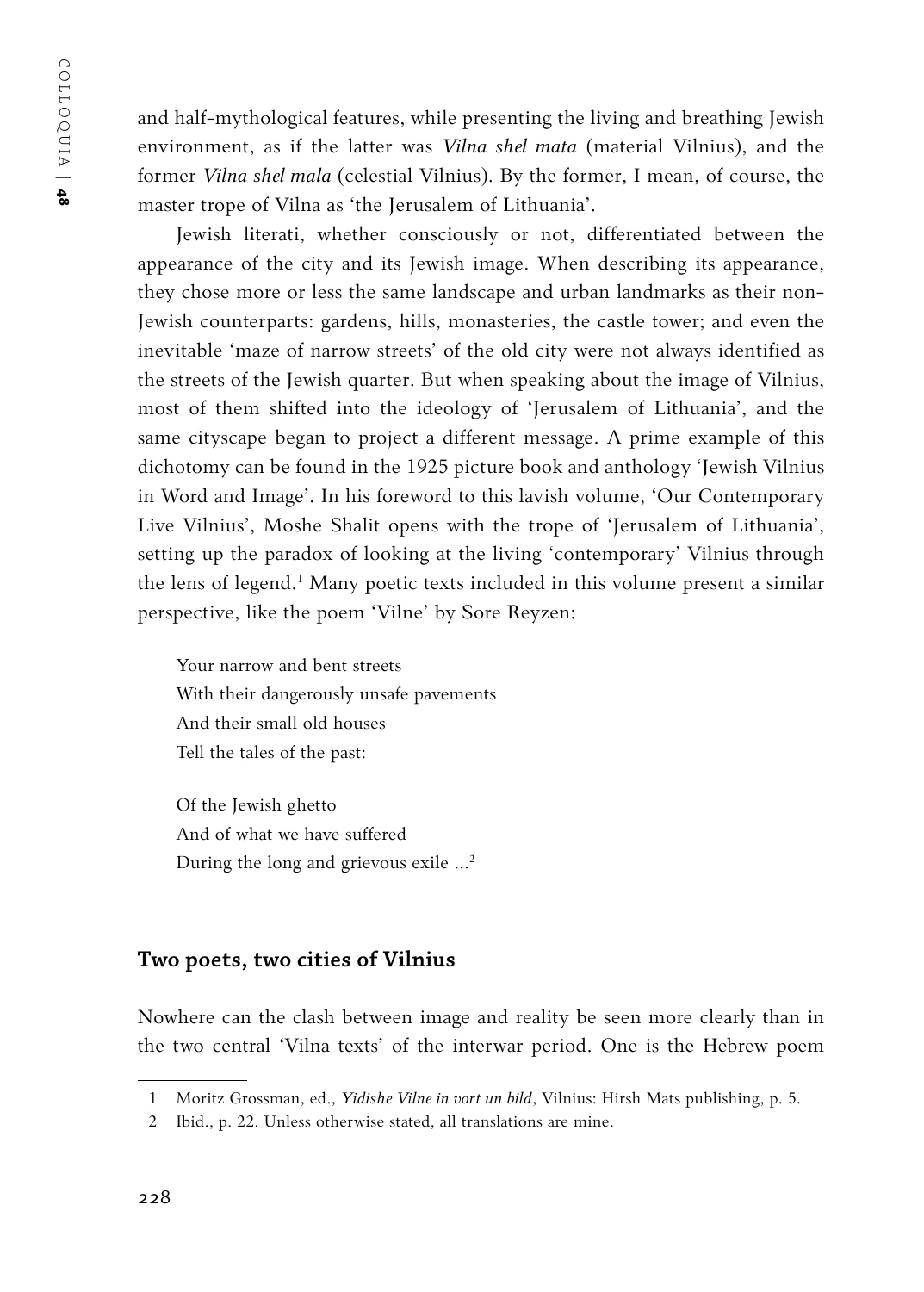*Vilna* by Zalman Shneour (1919), and the other the Yiddish poem 'Vilne' by Moyshe Kulbak  $(1926)^3$  I will examine how both poets deal with the image of Vilnius as a projection of Jerusalem, and offer some preliminary conclusions about the literary representation of Vilnius in Jewish literature of the interwar period.

Both Shneour and Kulbak lived in Vilnius for a period of time, although Shneour's sojourn was very short, and he wrote his poem after he had already left the city. First published in the New York Hebrew almanac *Miklat* (Sanctuary) in 1919,<sup>4</sup> it was republished in 1923 in a new form that would play a decisive role in defining the discourse of 'the Jerusalem of Lithuania'. I mean Shneour's cooperation with the famous artist Hermann Struck in publishing the poem as a separate book with Struck's illustrations.<sup>5</sup> Struck, who also spent only a few years in Vilnius during the First World War (in his capacity as an officer in the German army's Oberbefehlshaber Ost division<sup>6</sup>), was affected by the city and its Jewish life in a similar way as Shneour was, and therefore became an ideal partner for him. In fact, he did not even need to create new illustrations: his lithographic works from 1915 and 1916 fitted seamlessly into the book, sometimes illustrating Shneour's lines quite literally.7 This is because, in my

- 6 He was also appointed to be a liaison officer with the Jewish community, and was an official artist for the military newspaper *Zeitung der 10. Armee*, where he published numerous illustrations inspired by Jewish life in Lithuania. His works of that kind also appeared in the only general newspapers allowed by the military censorship: *Kowner Zeitung* and *Wilner Zeitung*, and in his and Herbert Eulenberg's book *Skizzen aus Litauen, Weissrussland und Kurland*, Berlin: G. Stilke, 1916. The most famous result of his artistic study of East European and Lithuanian Jewry is his collaboration with the writer and Struck's army comrade Arnold Zweig for their celebrated book *Das ostjüdische Antlitz*, Berlin: Welt-Farlag, 1920, 1922, 1929.
- 7 Cf.: 'Unlike the assimilated German-Jewish soldiers such as Arnold Zweig and Hermann Struck whose military service took them to Lithuania, Shneour was not a stranger to eastern European Jewry. Given his deep roots in the literary national revival of eastern European Jewry, he cannot easily be included in […] the romantic cult of the *Ostjuden*. Yet although he was a Jewish-Russian immigrant in Berlin, and therefore an eastern European Jew himself, Shneour was nevertheless influenced by German-Jewish neo-romantic descriptions of eastern European Jewry.' Lilach Nethanel, 'Poetics of Distance: Zalman Shneour in Berlin during the First World War and its Aftermath', in: *Leo Baeck Institute Year Book*, 60, 2015, p. 8.

<sup>3</sup> First publication: *Di tsukunft*, 31, 1926.

<sup>4</sup> No 1. With a note of creation: Berlin, 1917.

<sup>5</sup> In the *Miklat* publication, only one of Struck's illustrations was used. For more on the 1923 edition of *Vilna*, see my article: 'Iliustruota "Lietuvos Jeruzalės" mitų knyga: apie Zalmano Šneuro ir Hermano Štruko knygą *Vilna* (Berlin, 1923)', in: Giedrė Jankevičiūtė, ed., *Atrasti Vilnių: skiriama Vlado Drėmos100-mečiui*, Vilnius: Vilniaus Dailės akademijos leidykla, 2010.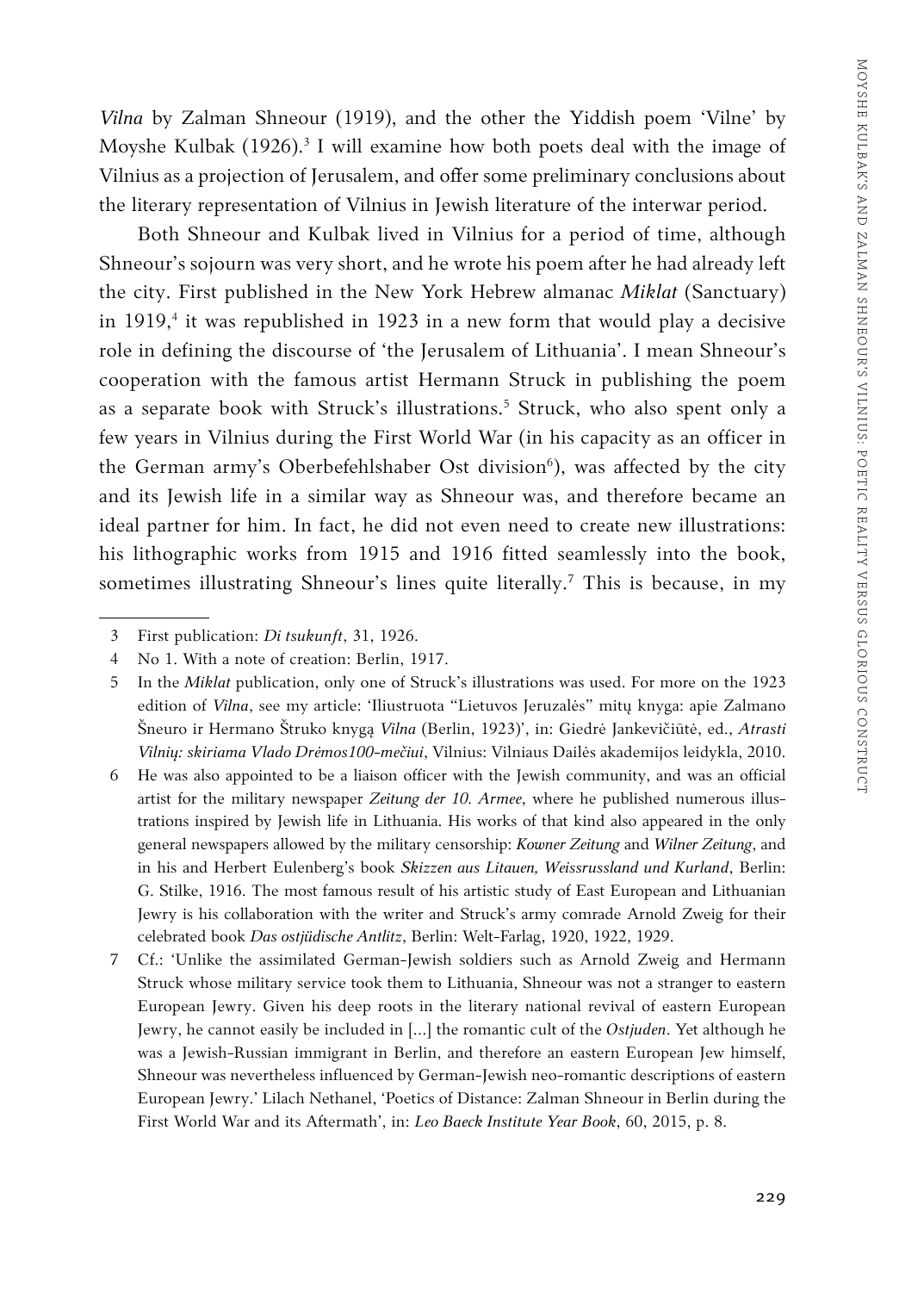opinion, neither Shneour nor Struck aimed to create a picture of a living city; rather, they both felt compelled to work with the very concept of 'the Jerusalem of Lithuania', with all its implications of piety and preoccupation with the life of the spirit. Even the format of the publication is evocative: the typeface imitates the manuscript writing of a Torah scroll, and the numbering of the pages mimics a printed edition of the Hebrew Bible, which together convey a message of a city worthy of reverence. From its opening lines, Shneour's poem is an ode, not to Jewish Vilnius as such, but to its already-established image:

Vilna, my great grandmother, metropolis of the Jewish nation, Jerusalem of exile, consolation of the ancient folk in their Northern abode! Your unruly bonnet, reminiscent of the roof of an old synagogue, In the eyes of your grandchildren rises higher than the gilded cupolas of temples. Often would you dry their tears with your old apron, Embroidered in lions and crowns, in the manner of a Torah mantle, Sweeten their sorrows by your famous Pesach and Purim delicacies, And entertain them by the beautiful eloquence of your writers. Even your water carriers draw from the source of Torah giants …8

In the first 30 lines of the poem, a whole range of signs and names of traditional Vilnius appears: the Vilna Gaon; the righteous proselyte, Ger-Tsedek; the young cantor called Vilner Balebesl; the wit Motke Chabad; the Romm publishing house; the Strashun Library; and much more. There is also a symbol of piety, Jewish boys on their way to religious school:

I observe Jewish youth zealously hurrying Through the labyrinthine little streets to their *heders*. So tender are their faces, so sad their eyes. In infamous poverty their fine skin with blue veins Shows them for what they are: Judean princes brought among foreign tribes. They are pale, thin and delicate, like young palms That were uprooted and brought to the swamps of that country ...<sup>9</sup>

<sup>8</sup> Zalman Shneour, *Vilna*, Berlin: Hasefer, 1923, p. 6.

<sup>9</sup> Ibid., p. 14.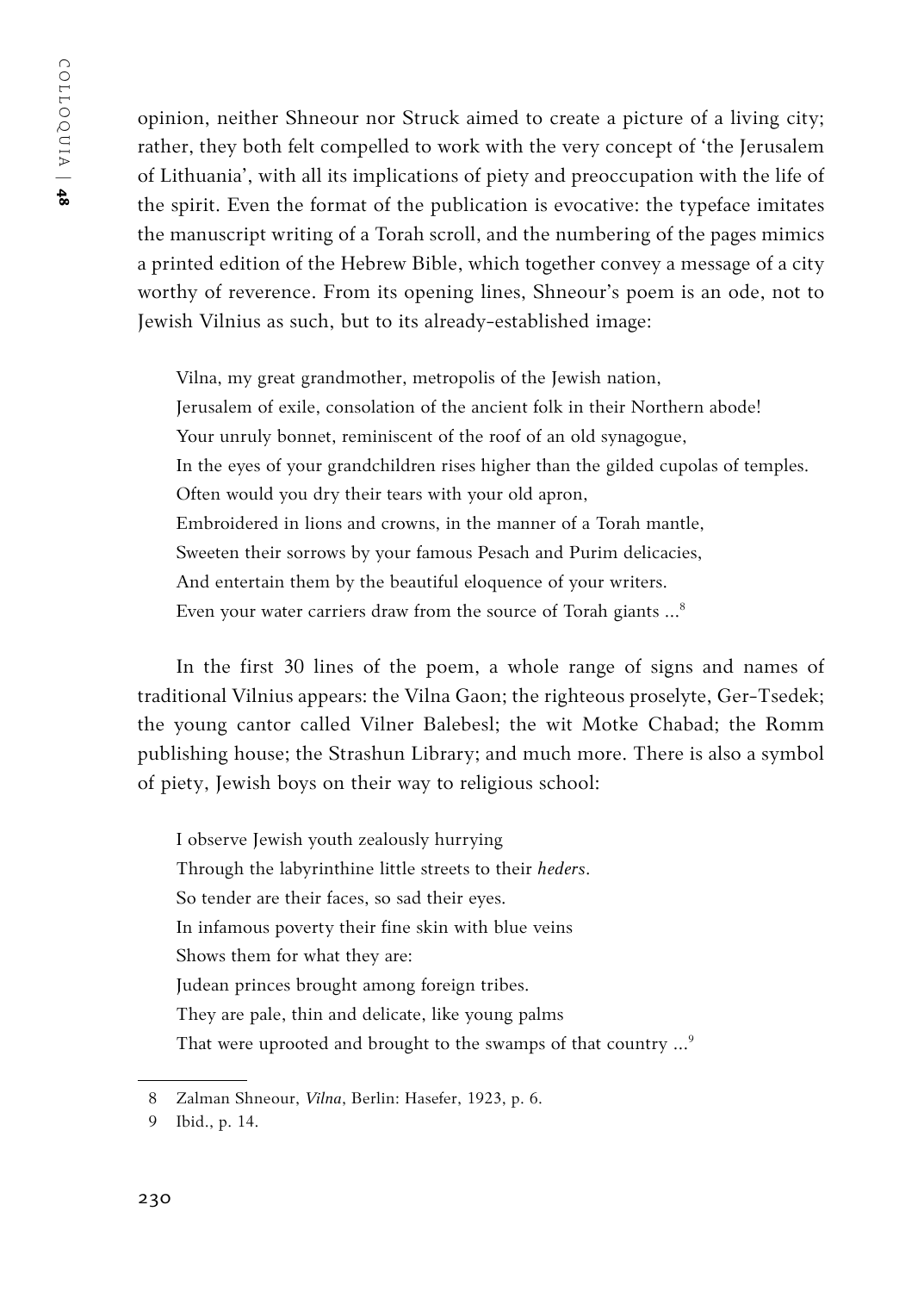Shneour seems thoroughly at home in the long tradition of glorifying Jewish Vilnius that presented him with ready-made material to render in poetic form. Although rightfully considered a modernist Hebrew-Yiddish writer, in depicting Vilnius, Shneour draws linguistically from the archaic *melitsa* (eloquence), the dominant stylistic tool of Haskalah literature.<sup>10</sup>

Kulbak's sources, on the other hand, are Jewish classical texts. Unlike Shneour, he never calls Vilnius 'Jerusalem' in his poem; but this comparison is clear and distinctive to the reader, due to the poetic and linguistic arsenal chosen.

The poem is an in-depth artistic exploration and poetic discovery of Vilnius that breaks the safe stereotypes of its depictions. What is more, Kulbak does not praise either the glorious past or the romantic beauty of the city. Without any preamble, he takes us directly into a strange, unusual, grey city night, that corresponds directly with night in another city:

Someone in a *tales* is walking over your rooftops,<sup>11</sup> Only he is stirring in the city by night. He listens. Old grey veins quicken – sound Through courtyard and synagogue like a hoarse, dusty heart.<sup>12</sup>

One of Kulbak's strengths is his way of using the Hebraisms of biblical provenance in a more intense and concentrated way than they are usually used in Yiddish, thus creating an intertext, and not just a Yiddish text with a Hebrew linguistic component:

You are the Book of Psalms written in clay and iron.<sup>13</sup> Every stone is a prayer, and every wall a sacred melody.

<sup>10</sup> The trope of spiritualised poverty also originated in the literature of Vilnius Haskalah. See, for example, Shmuel Verses, 'Di shtot Vilne in shpigl fun der hebreisher haskole-literatur', YIVO Bleter/Naye series, II, New York, 1994.

<sup>11</sup> Cf.: 'I have set watchmen on your walls, O Jerusalem; They shall never hold their peace day or night' (Is 62, 6). I am indebted to David Roskies for drawing my attention to this parallel, as well as for his other valuable notes and advice.

<sup>12</sup> Translation by Nathan Halpern. Quoted from: Moyshe Kulbak, 'Vilne', Vilnius: Vaga, 1997, p. 17.

<sup>13</sup> The translation is mine, quoted from the Yiddish original of the same edition. p. 9.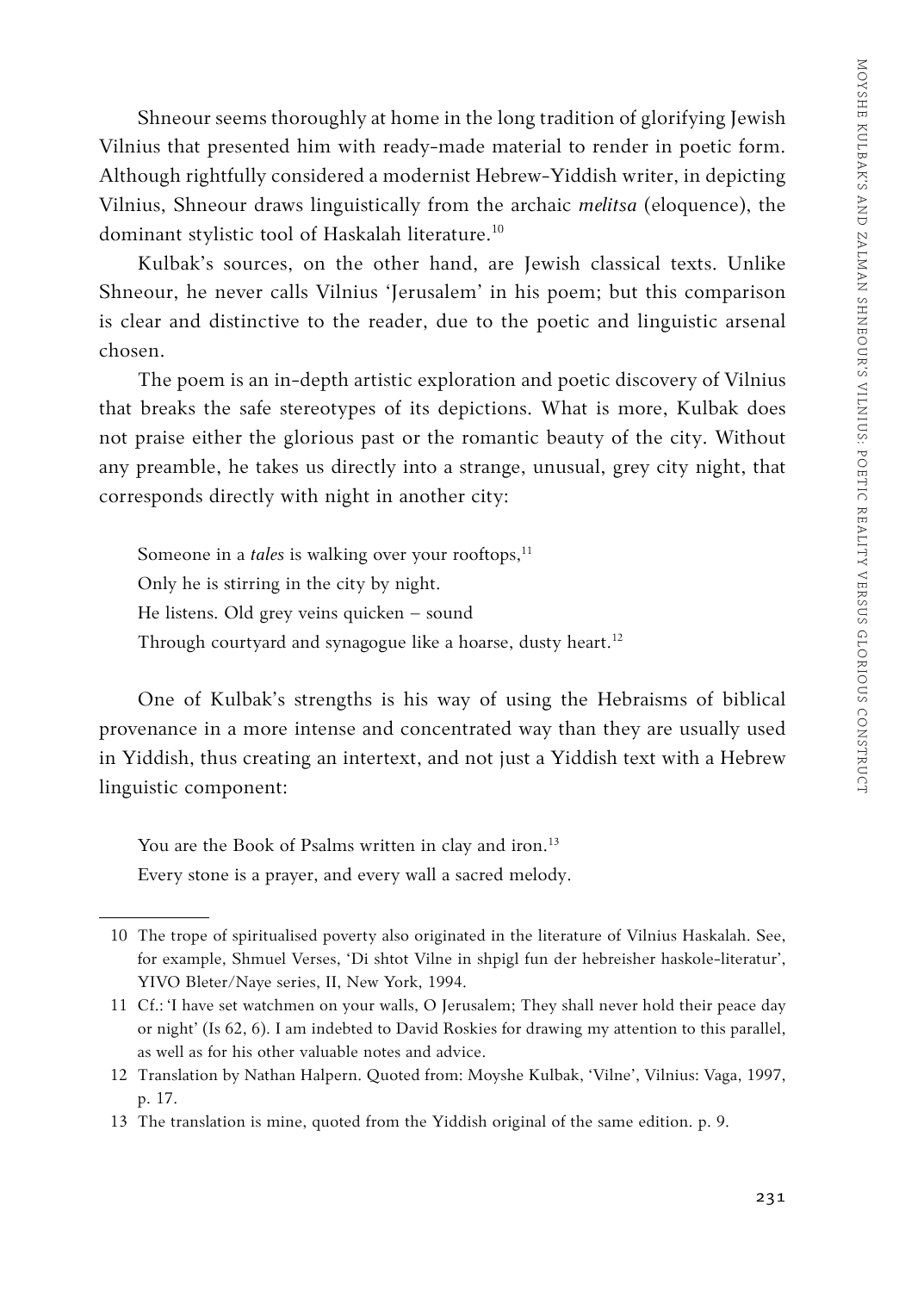…

When the moonlight leaks into your cabbalistic lanes, It shines palely on your naked and repellent cold beauty.

Each stone is a Torah scroll, and each wall a parchment.<sup>14</sup>

This is the city where one walks in a *tales* (prayer shawl). There is no need to preach about its glory and its spiritual splendour: by the first line alone, Kulbak shows that the whole city space is sacred. This city need not be presented as physically picturesque and attractive, quite the opposite (naked and repellent cold beauty), because its material forms, stone and iron, walls and streets, are only vessels for inner meaning. Even the ubiquitous trope of narrow and meandering streets is rejected in favour of *geslekh fun kabole*, cabbalistic lanes, a trope which is not only strikingly visual, but also alludes, without naming him, to a great Vilna cabbalist who lived on one of these streets, the Vilna Gaon.

The beginnings of both poems signify their poetic world: Shneour's narrative is lengthy and ornamental, Kulbak's is laconic and Expressionist (compare the sheer length of the poems: the 160 lines of Kulbak's to the 310 of Shneour's). What Shneour declares, Kulbak articulates by energetic and complex images tightly packed by associations from deep layers of textual tradition. Shneour writes in Hebrew, but it is Kulbak's Yiddish poem that evokes the full range of classical Hebrew textual culture. Additionally, Kulbak writes in the present tense, and Shneour in the past tense. Of course, his whole poem is a memory of the city written from a reverential distance in time and space, but even so, due to his chosen mode of poetic narration, all the glory that he depicts seems to be the legacy of ancient times and deeds, whereas Kulbak boldly states: 'I am the city!'15 If Shneour associates himself with Vilnius as with 'a great grandmother', Kulbak fully identifies with it.

Jerusalem comes to the fore in Kulbak's poem without him once using the idiom of 'the Jerusalem of Lithuania'.16 His leitmotif *Du bist a tilim* (You are the

<sup>14</sup> Ibid.

<sup>15</sup> Ibid., p. 11.

<sup>16</sup> A comparison could be made to the first historiographic work on Jewish Vilnius published in 1860 by Samuel Joseph Finn, whose title *Kiriya neemana* (The Faithful City, one of the epithets of Jerusalem) makes a strong, though subtle, statement of similarity between Vilnius and Jerusalem.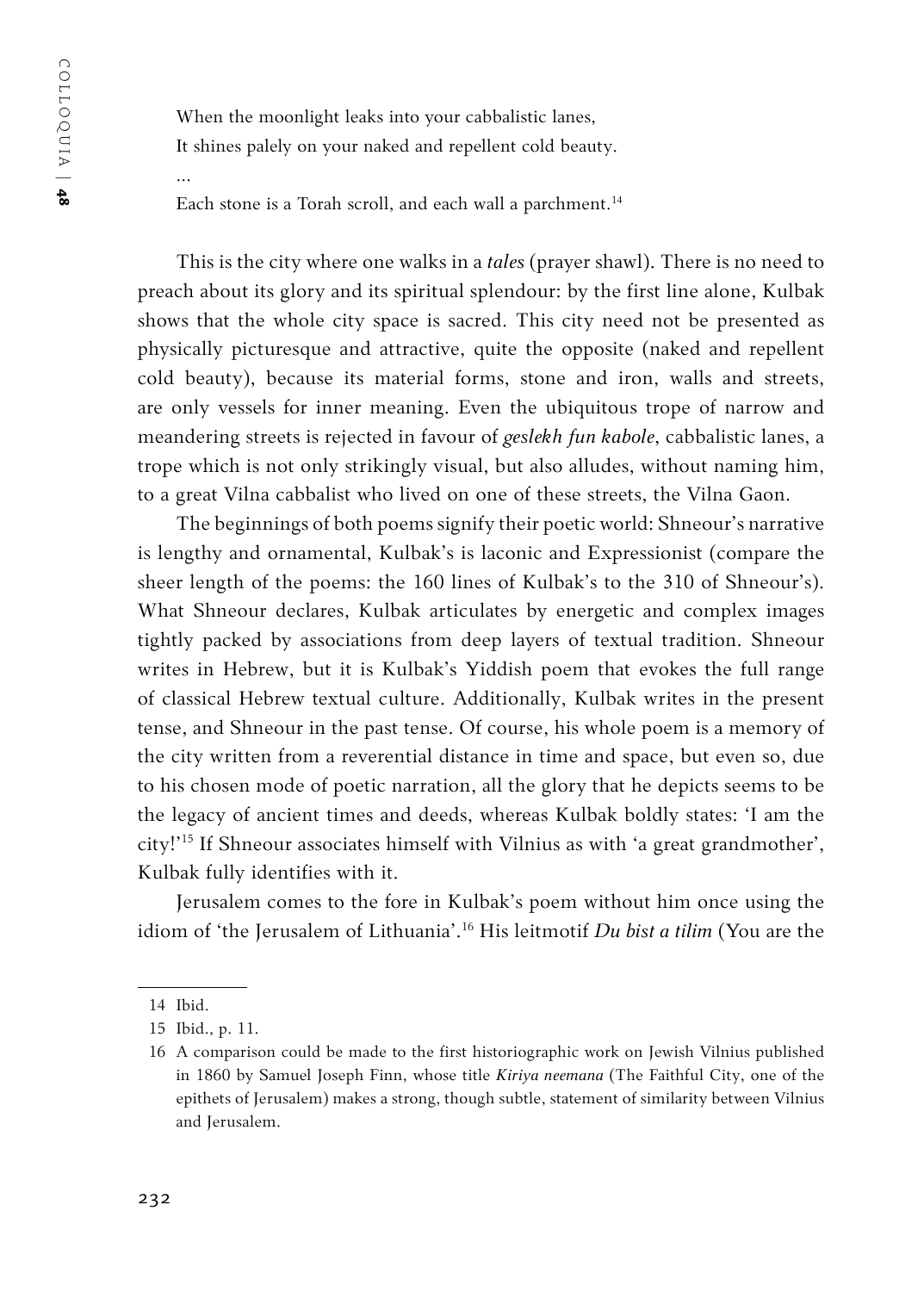Book of Psalms) refers, of course, to the legendary author of the Psalms, King David, and thus brings to mind David's city, Jerusalem. Kulbak rejects much of the late, European-inspired imagery prevalent in depicting Vilnius, and goes directly to the general foundations of Jewish culture: the Hebrew Bible (each stone is a Torah scroll), the Psalms, and the cabbalistic book *Raziel ha-malakh* (Angel Raziel).

But not only these images and associations prove that Kulbak's poem is informed by Jewish classical texts. Let us again consider the line *A seyfer iz ayeder shteyn, a parmet – yede vant* (Every stone is a Torah scroll, every wall a parchment). In fact, the meaning of both parts of the line is the same, since the Torah scrolls are written on parchment, and only the wording differs. It is a brilliant Yiddish use of biblical parallelism so characteristic of some of the Prophets, the Book of Proverbs, Jeremiah's Lament and, most specifically, the Psalms. In that way, the line not only expresses the sacral nature of the city by its content and built-in associations, but it supports by its very construction the image of Vilnius as the Book of Psalms that also appears explicitly in the poem (You are the Book of Psalms).

Kulbak's method of inscribing the biblical landscape into the warp and woof of Vilnius may hark back to Mikha Joseph Lebensohn (1828–1852), a Vilna Hebrew poet who died very young. As a prominent exponent of the Haskalah, Lebensohn employed both the imagery and the rhetoric of the Bible and its use of parallelism. Thus, in his poem 'Shlomo' (King Solomon) from his collection 'Songs of the Daughter of Zion', Lebensohn depicts the land of Judea: 'Every stone is a Torah scroll, every rock a tablet [of the Decalogue].'17 If Lebensohn's poem did indeed serve Kulbak as an intertext, then the Yiddish poet appropriated Lebensohn's method of inscribing the landscape of the Land of Israel into the urban cityscape of Vilnius in a very subversive manner, for by replacing Judea with Vilnius, the latter became a Jewish space *par excellence*, and an heir to the sanctity of the Land of Israel.

Shneour's poem is, obviously, full of terms and concepts from Jewish tradition, but I would argue that they are used in a purely decorative way. As an example, I will quote his depiction of night:

<sup>17</sup> Mikha Joseph Lebensohn, *Shire bat tsion*, Vilnius: Yosef Reuven Romm, 1851, p. 3.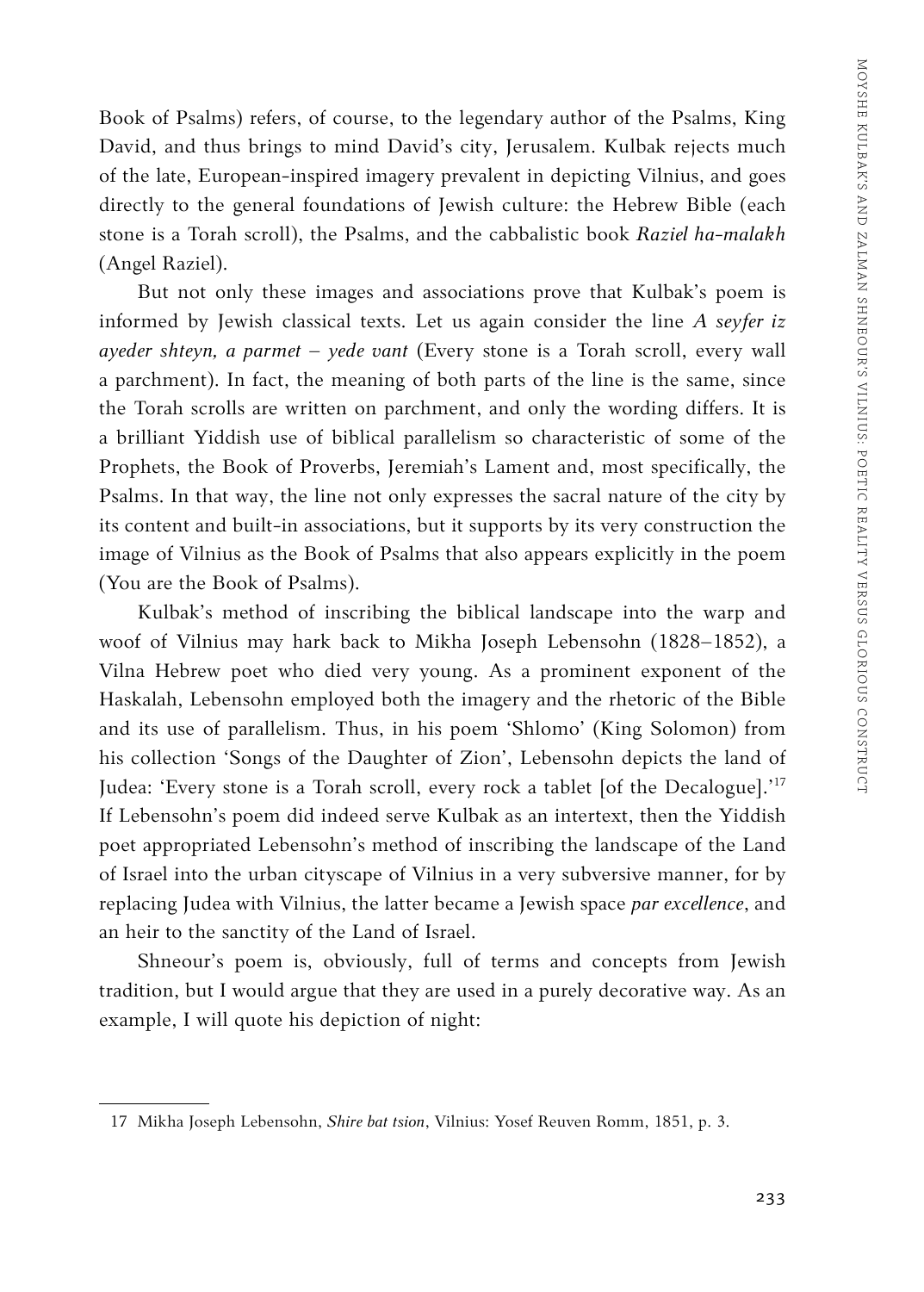The darkness has already donned her prayer shawl [*talit*], adorned by stars,

And it brushes by golden tassels [*tsitsit*] on buildings and trees and faces of guards and Jews.

A full moon shines above the bell-tower,

Like a huge gilded dot [*cholam*] above the heaven-word looking for the letter '*vav*'.18

All elements of that imagery are ostentatiously Jewish, but they are used in a way that does not make the city Jewish; moreover, they could have been applied by a Jewish poet to a night in any city. That is because Shneour's sources, as I have already mentioned, are not classical texts themselves, but their transmission and 'sieving' through the literature of Haskalah that attempted to create a new literature in the 'biblical language', and therefore developed a specific, very decorative and rather heavy style imitating the Bible. However, what was good for the mid-19th century feels pompous and obsolete in the 20th. The stylistic contrast of both poems can be illustrated by comparing the rendering of the same image, that of a water carrier.

Shneour, we recall, wrote: 'Even your water carriers draw from the source of Torah giants …'19

In Kulbak, we read:

And on the old synagogue a frozen water carrier, Small beard tilted, stands counting the stars.<sup>20</sup>

In Shneour's text, the water carriers are emblematic: such is the piety of the city that even the water carriers are virtually Torah scholars. Kulbak's water carrier lacks decorum, the image is purposely lowered, almost in a Сhagallian manner, but that is precisely what makes this figure alive and poetically convincing.

Another comparative example shows the poets' way of building a metaphor from Jewish cultural material. Shneour, on the aforementioned *heder* boys ('Judean princes'):

<sup>18</sup> Schneour, *Vilna*, p. 20.

<sup>19</sup> Ibid, p. 6.

<sup>20</sup> N. Halpern's translation. Kulbak, 'Vilne', p. 17.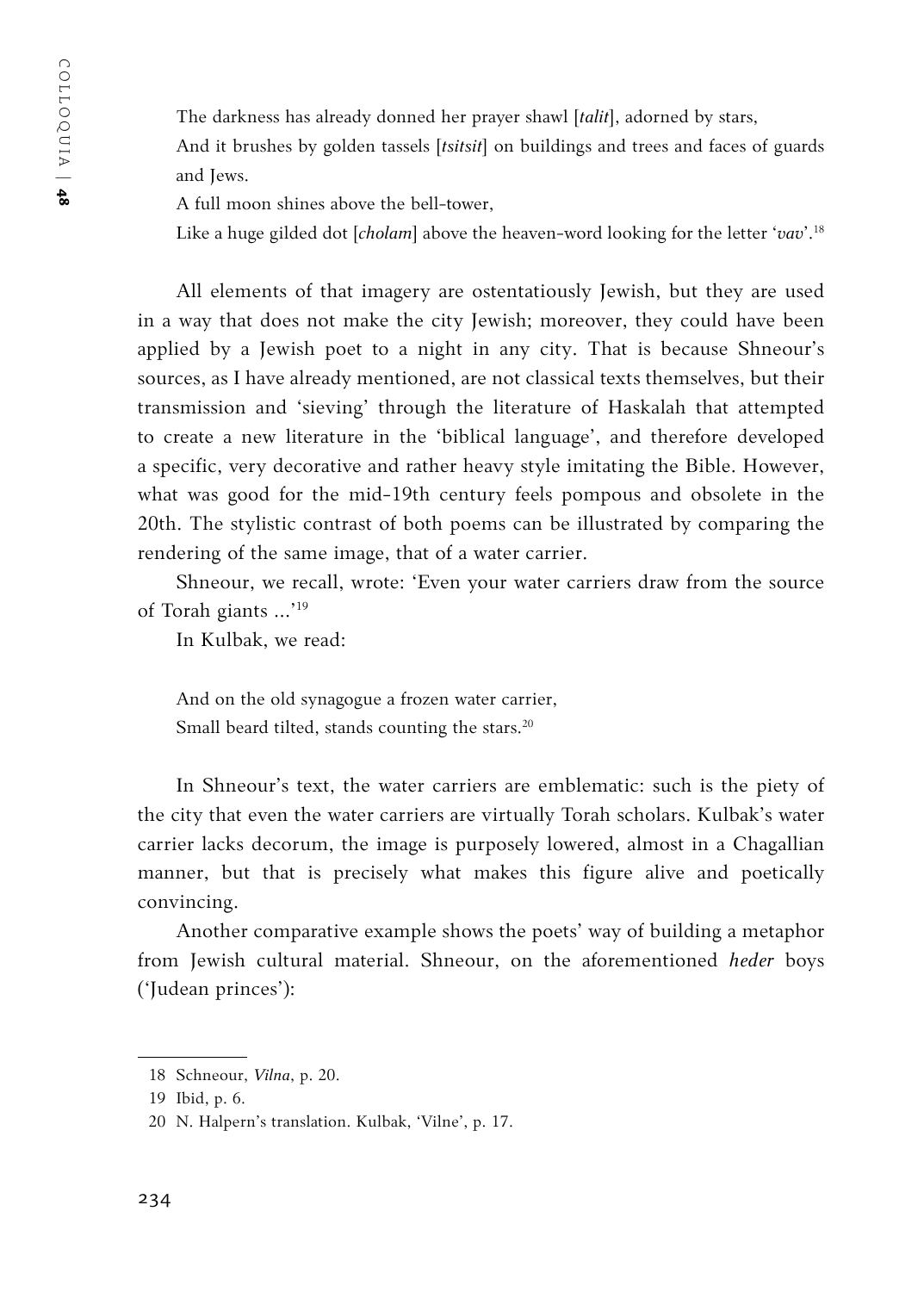Their souls seek a gleam of Galilean sun hidden [nignaz] among the black letters [of the texts they learn in heder].<sup>21</sup>

This hidden sun is evidently *or ha-ganuz* (hidden light), a cabbalistic concept that entered the mainstream of Jewish literacy, so that any reader of Shneour's, at least in his time, would easily catch the metaphor. But the concept itself is not developed along the associative lines of that idea paramount for the Jewish tradition: the primordial light which scattered and was hidden when its vessels broke, and its escaped sparks had to be gathered ray by ray to bring about *tikun olam* (restoring the world). In Shneour's text, the metaphor of the hidden light functions merely as a stylistic embellishment.

The same 'hidden light' is also 'hidden' in Kulbak's poem, only in a much more sophisticated and meaningful way:

A tallow candle flutters, dripping, Where a cabbalist sits, tangled into his garret, Like a spider, drawing the grey thread of life. 'Is there anyone in this cold emptiness?' … Raziel is standing before him; he gleams in the darkness. The wings an old, faded parchment. The eyes – pits filled with sand and with cobweb. 'There is no one. Only sorrow is left.' The candle drips. Stupefied, the weak man listens. He suckles the darkness out of the angel's sockets.<sup>22</sup>

The cabbalist, with his small light in a grey, dark, cold and pitiless world that even encompasses the angel Raziel, is a picture of the domination of *klipot*, and his candle is that hidden light that is the only hope for *tikun olam*, although it is as weak as the man himself, and hardly capable of overcoming the darkness.

In this case, Kulbak's metaphor is developed within a much longer description than Shneour's, because he brings up the concept of hidden light

<sup>21</sup> Shneour, *Vilna*, p. 14.

<sup>22</sup> N. Halpern's translation. Kulbak, 'Vilne', p. 17.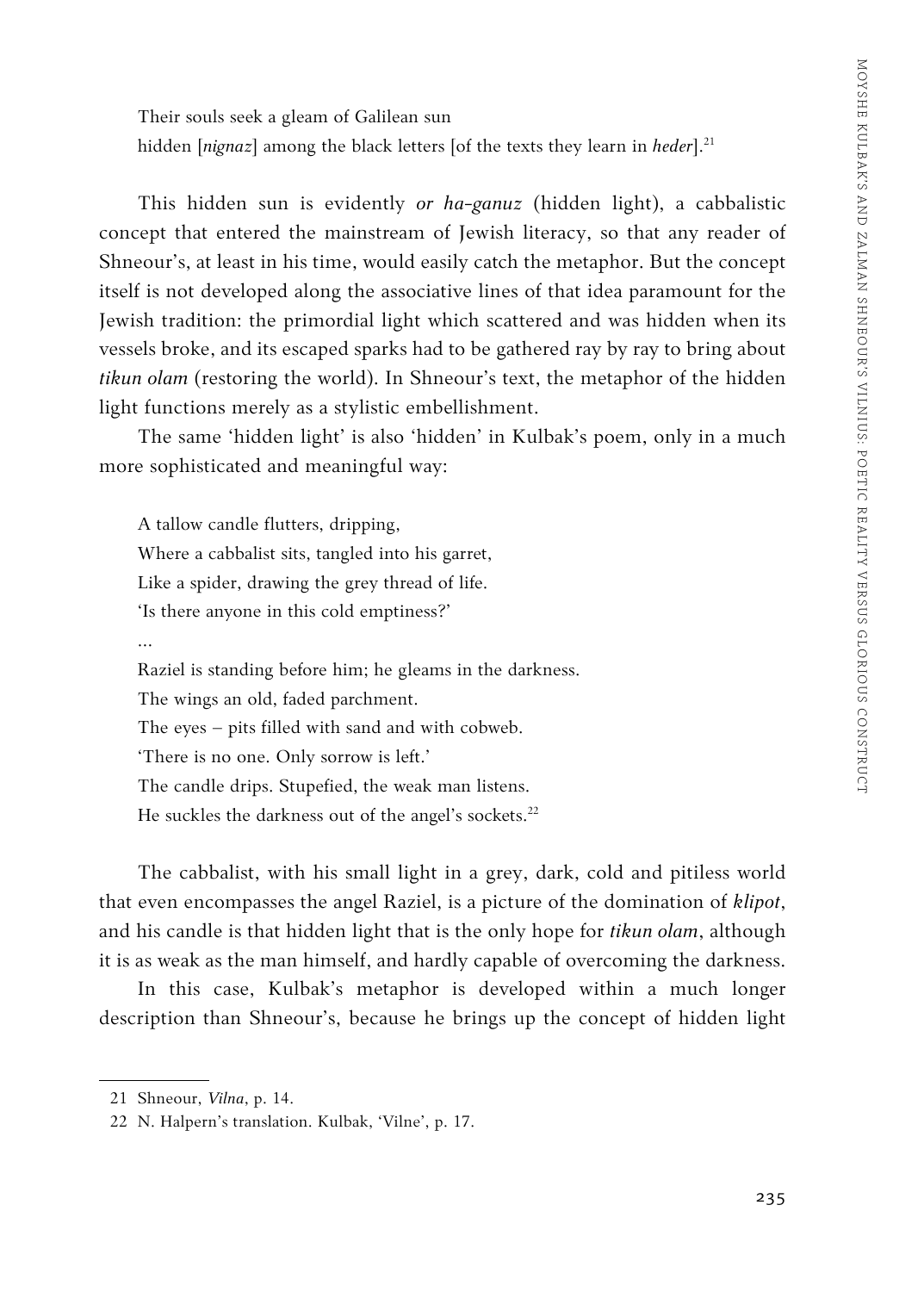not for its exotic tenor, to which end Shneour quite obviously uses it, but for demonstrating a deep existential struggle, which is Jewish in its very essence.

I would argue that the goals of the two poets were the exact opposite: for Shneour, it was to underscore the legend of Vilnius as a centre of Jewish learning and spirituality; and for Kulbak, to capture the pulse of the real city he lived in. Accordingly, Shneour wrote in a classic, almost archaic manner, and essentially reiterated every traditional rhetorical trope of Jewish Vilnius, without creating a new poetic vision of it; whereas Kulbak used the potential of modernised Yiddish and of Expressionist poetics to create an exciting, although not at all prettified, portrait of the city.

### **Conclusions**

One might think that Shneour's aesthetic, very simply, preceded Kulbak's, and the latter just represents a later and more modern generation, hence the differences in depicting Vilnius. However, we know that the Jewish Vilnius discourse that prevailed was more Schneour's than Kulbak's, and the main reason for this was post-traumatic nostalgia. Post-Holocaust perceptions of Vilnius bear a strong resemblance to the idealised cityscape of Shneour. Probably the most striking examples are survivors who before the Second World War did not partake of glorification of Vilnius, but changed their stance after the war. One example of such a nostalgic interpolation is the historian Israel Klausner, who did not use the idiom of 'the Jerusalem of Lithuania' in his prewar monograph, which was called simply 'A History of the Vilnius Jewish community', and presented an objective historical narrative; but in his postwar article 'The Mystery of Jewish Lithuania'23 he let himself be transported into the territory of mythology, so it is no wonder that the supplemented edition of his 1938 work was published in Israel under the title 'Vilnius, the Jerusalem of Lithuania'.24 And even Avrom Karpinovich, whose characters are very far from the scholarly and intellectual elite of Vilnius, but rather represent the criminal underground, in his last

<sup>23</sup> Yisrael Kloyzner, 'Ha-hida Lita', in: David Liptz, ed. *Yahadut Lita*, I-III, Tel-Aviv: Am Hasefer 1959–1967, Vol. I.

<sup>24</sup> Yisrael Kloyzner, *Vilna Yerushalayim de-Lita*, I-II, Kibuts Lohame ha-getaot, 1988.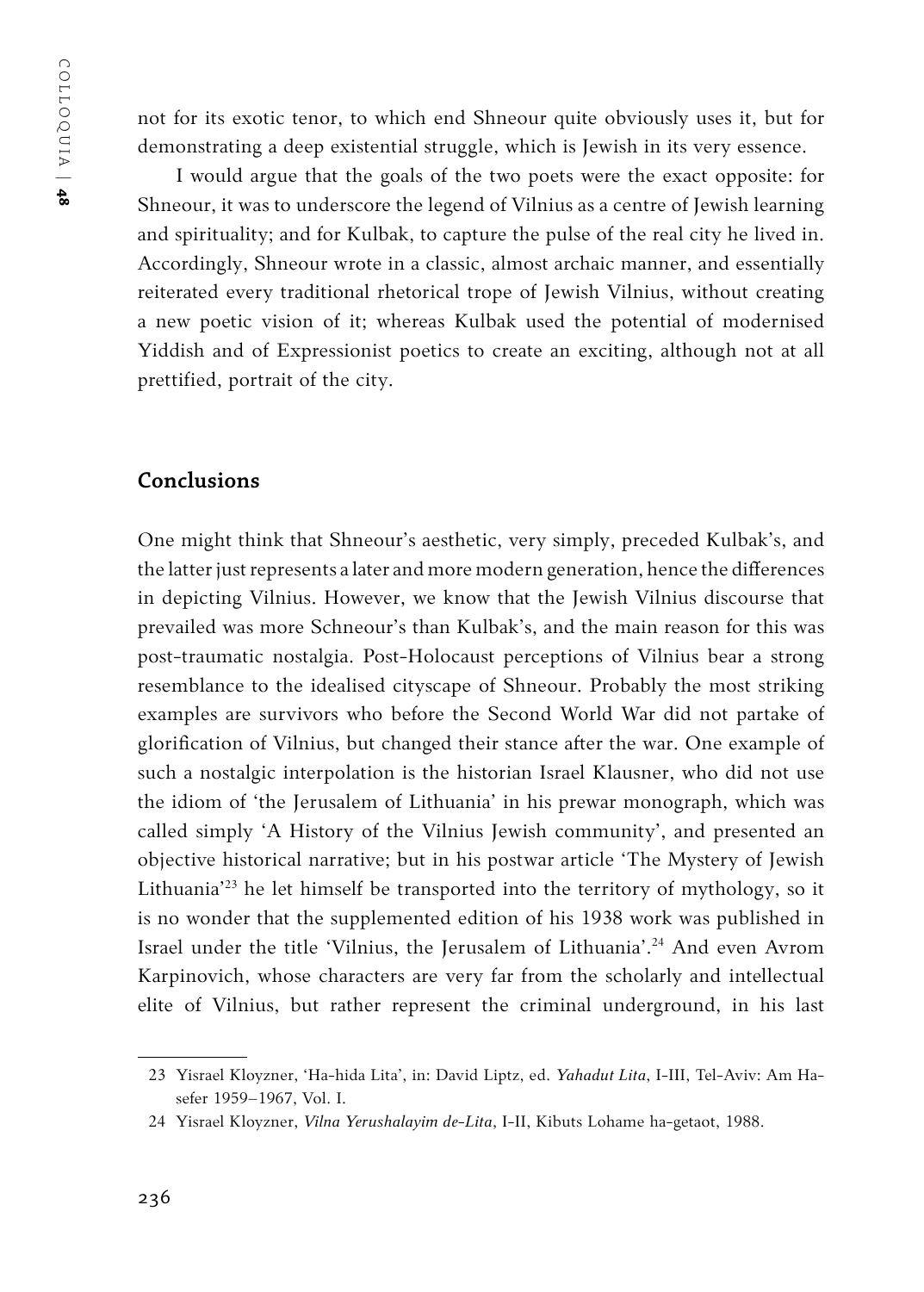published text 'My Native City Vilnius',25 wrote a preamble about the Talmudic prodigies of 'the Jerusalem of Lithuania'.26

In the words of David Roskies, 'because of the Holocaust, every teller of local traditions became a teller of exotic places.<sup>27</sup> This 'exotic location' is, in fact, time, the mythologised past inhabited by beloved ghosts. Shneour and Kulbak could choose how to render Jewish Vilnius which continued to exist; the postwar generations of literati felt that they did not have that choice.

> Received 2020 03 16 Accepted 2021 11 16

## **Moišės Kulbako ir Zalmano Šneuro Vilnius: poetinė realybė prieš pakylėtą konstruktą**

### *Santrauka*

Straipsnis skirtas Vilniaus įvaizdžiui, sukurtam dviejų žydų poetų – Moišės Kulbako ir Zalmano Šneuro. Autorė pristato jidiš kalba parašytą Kulbako poemą *Vilne* (1926) ir hebrajišką Šneuro poemą *Vilna* (1919) kaip dviejų atvejų studiją, bandydama jose rasti inovatyvaus poetiško žydų Vilniaus vaizdavimo. Tačiau kūrinių poetikos nagrinėjimas bei tekstų siunčiamų

<sup>25</sup> Avromas Karpinovičius, 'Mano gimtasis miestas Vilnius', in: Larisa Lempertienė, ed., *Tarptautinės mokslinės konferencijos "Vilniaus žydų intelektualinis gyvenimas iki Antrojo pasaulinio karo' medžiaga. Vilnius, 2003 m. rugsėjo 16-17 d./Proceedings of the International Scientific Conference "Jewish Intellectual Life in Pre-War Vilna'. September, 16-17, 2003, Vilnius*, Vilnius: Mokslo aidai, 2004.

<sup>26</sup> Avraham Noverstern notes in his excellent analysis of Kulbak's poem that in post-Second World war Yiddish literature, there is no example of such a complicated attitude to Jewish Vilnius like Kulbak's, since any trace of criticism towards the Jewish experience almost vanished in the aftermath of the Holocaust. See Avraham Novershtern, 'Shir halel, shir kina: dimuya shel Vilna beyn shtey milhamot ha-olam', in: David Assaf et al., eds., *Mi-Vilna li-Yerushalayim. Mehkarim be-toldoteyhem uve-tarbutam shel yehude Mizrah Eropa mugashim le-profesor Shmuel Verses*, Jerusalem: Magnes Press, 2002, p. 495.

<sup>27</sup> David G. Roskies, *A Bridge of Longing: The Lost Art of Yiddish Storytelling*. Cambridge, MA: Harvard University Press, 1995, p. 310.